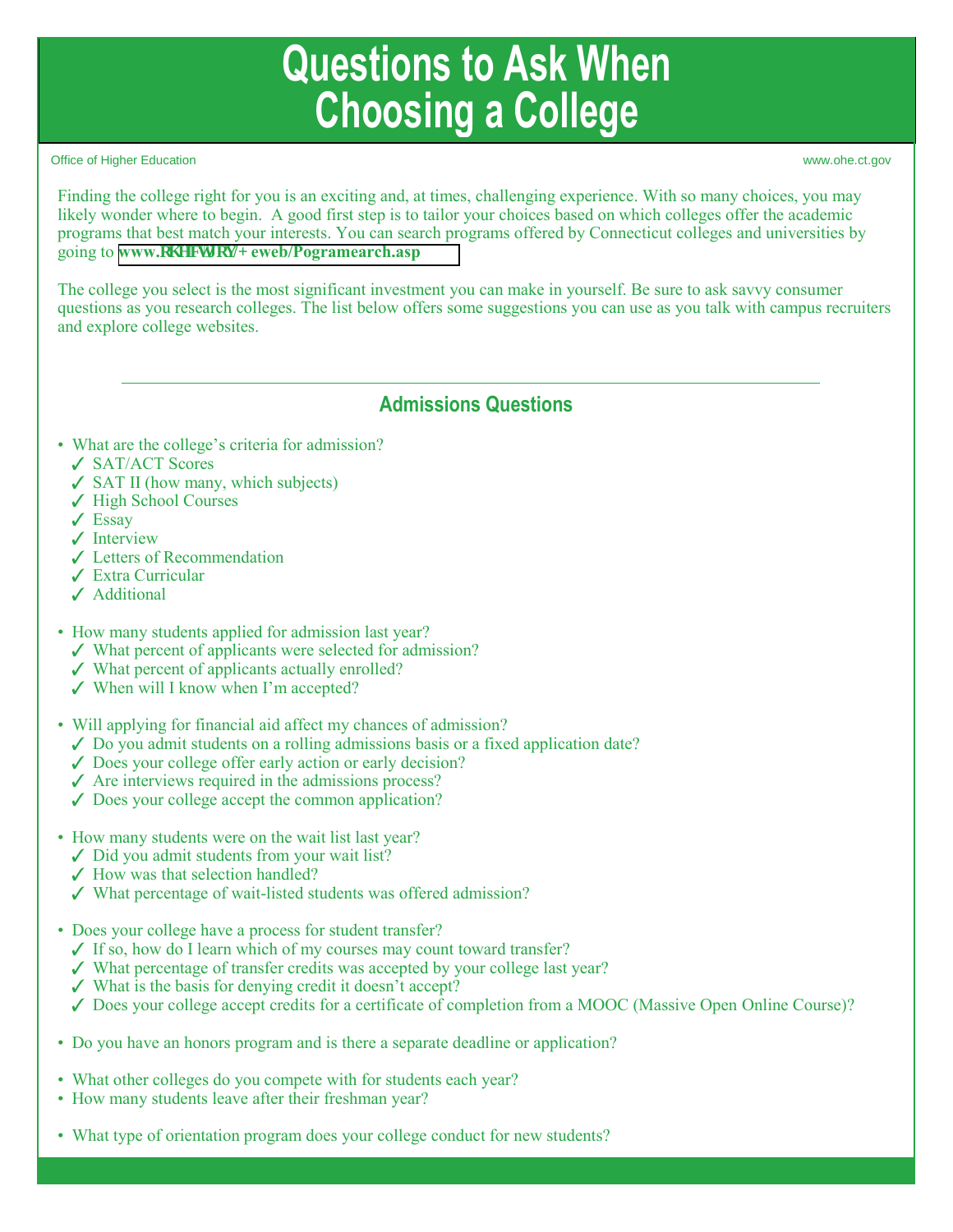- Does your college have any special programs for first-generation college applicants?
- Do you have overnight programs for future students?
- I am considering majoring in  $\qquad \qquad$  in college. Right now I am taking  $\qquad \qquad \text{course}, (AP, Honors, etc.)$  in high school. What do you suggest I do to improve my chances of being accepted into your college?

## **Financial Aid Questions**

- What are your college's financial aid deadlines for the Free Application for Federal Student Aid (FAFSA) and College Scholarship Service (CSS)?
- What scholarships does your college offer students?
- What percentage of students receive some form of financial aid?
	- $\checkmark$  What percentage of students graduate with debt?
	- $\checkmark$  What is the average debt of students at graduation?
	- $\checkmark$  What is the average amount of parent loans?
- What is the average cost to attend your college once you subtract the average financial aid package from total tuition, room, board, and fees?
- Are monthly payment plans available?
- What is the state of the college's financial health?
- $\checkmark$  How much money does the college earn from tuition once the financial aid budget is exhausted?
- $\checkmark$  Is the college a not-for-profit or for-profit school?

## **Housing Questions**

- What type of housing is assigned to freshmen?
	- $\angle$  Are freshmen guaranteed on-campus housing?
	- $\angle$  Are freshmen all grouped together on campus?
	- $\checkmark$  How is housing handled after freshman year?
- Does the college assist students in finding off-campus housing?
- What meal plans are available?  $\checkmark$  Are meals offered on Saturday and Sunday? What time of day do they begin?

#### **Sports Participation Questions**

- What opportunities exist for participation in an organized program of intercollegiate/intramural sports?
- Does the college offer states and set of your interest)?
- √ NCAA level?
- Team record?
- $\checkmark$  Campus contact person

## **General Questions**

• What is the current major issue on campus?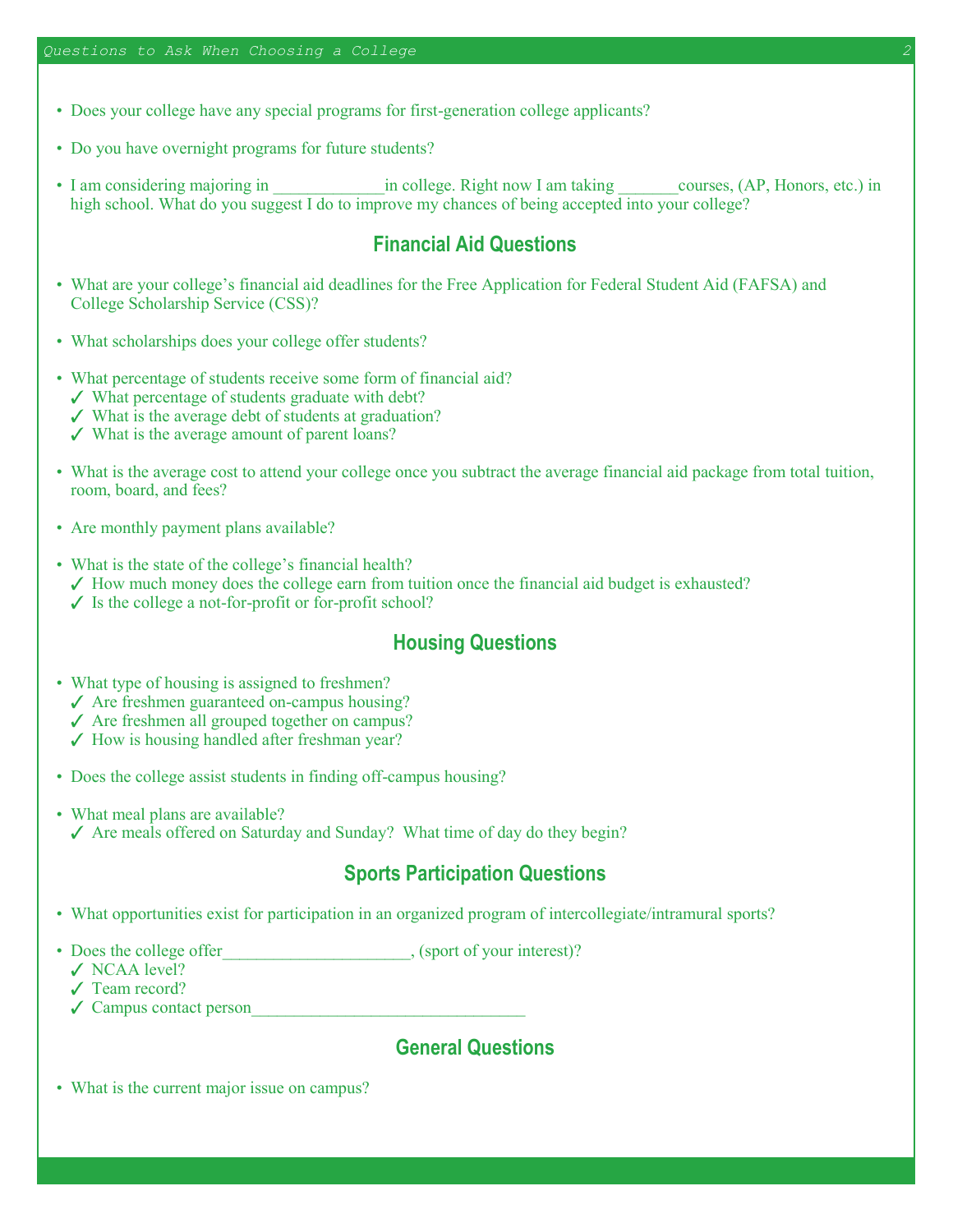- What are the college's priorities? How does academic rigor fit in?
- Do you have a Disability Coordinator and what types of support services do you have on campus?
- What are the distinctive/unique features of your college?
- What type of calendar year does the college follow? (4-1-4, 3 terms, block, etc.) What are the advantages/disadvantages of your college's calendar approach?
- What percentage of students is from out-of-state? How many students come from my state?
- Has your campus had any safety issues and how is security handled on campus?
- What is the average class size the first year? And after?
- What is the college's percentage of full-time faculty, and how many teach first-year classes?
	- $\checkmark$  Do freshmen have an opportunity to take some courses from the college's "star" professors?
	- $\checkmark$  Who teaches freshmen courses graduate assistants or permanent staff?
	- ◆ Do students participate in faculty research projects?
	- How approachable are faculty and administration members?
- How many students graduate on time?
	- What are your college's job and graduate school placement rates? Average salaries of graduates?
- What teaching methods are used in classes large lecture or discussion? What is the average size of large lectures?
	- $\checkmark$  How many professors mix technology with lectures so that instruction can be viewed outside of class?
	- $\checkmark$  Do students have a choice of course formats, for instance, face-to-face, hybrid and/or online?
	- $\checkmark$  Do courses use adaptive learning software, allowing students to spend class time on what they don't know, and pass by what they already have mastered?
	- What sizes are the classes approximately? (If you visit an actual class, estimate how many students are in attendance.)
- What is the library like? Hours? How much time do students spend there?
- How often is the student newspaper published?
- How active and effective is the student government?
- What special interest groups, clubs, and teams are active on campus?
- Will I need a car?
- Can students get real-life work experience off-campus?

#### **Program Questions**

- Does the college offer (major you're interested in)?
- How easy is it to double major? What are the most popular double majors?
- What opportunities exist for work study or part-time jobs in the community or on campus for practical application of classroom experiences?
- How many hours of homework/preparation are expected for each hour of class?
- What is the level of interaction between faculty and students?